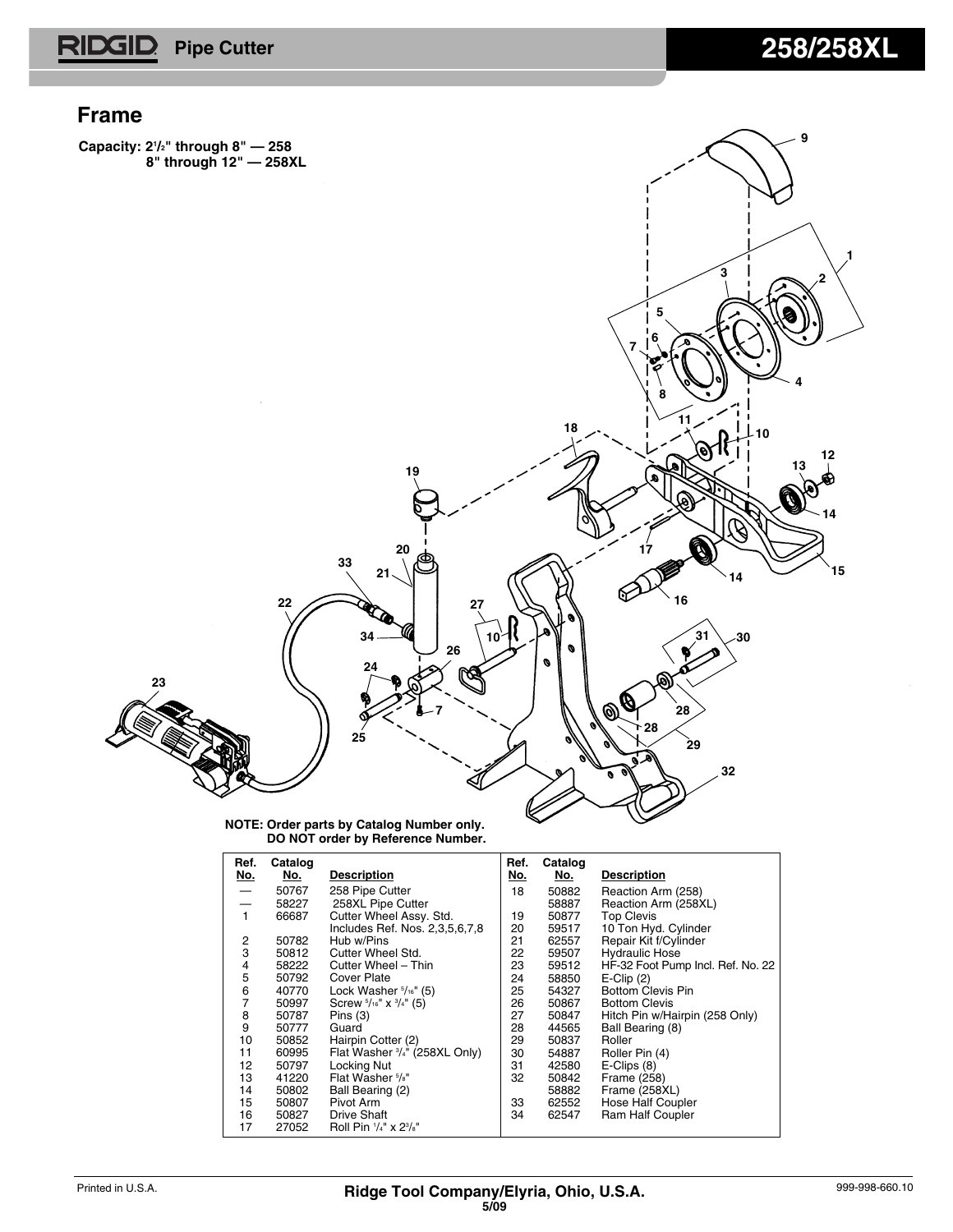Pipe Cutter **RIDG** 

## **Pipe Support Assembly**



**NOTE: Order parts by Catalog Number only. DO NOT order by Reference Number.**

| Ref.<br>No. | Catalog<br>No. | <b>Description</b>                   |
|-------------|----------------|--------------------------------------|
|             | 60002          | Pipe Support Assembly                |
| 1           | 60007          | <b>Ball Transfer Head Set</b>        |
| 2           | 60012          | (Includes Ref. No. 2)<br>Locking Rod |

## **Pipe Roller Attachment**



| Ref.<br>No. | Catalog<br>No. | <b>Description</b>     |
|-------------|----------------|------------------------|
|             | 61757          | Pipe Roller Attachment |
| 1           | 44565          | Ball Bearing (4)       |
| 2           | 62447          | Roller (2)             |
| 3           | 62452          | Frame - Pipe Roller    |
| 4           | 54887          | Roller Pin w/Clip (2)  |
| 5           | 42580          | Pkg. of 5 E-Clips      |

# **Transport Cart**



| Ref.<br>No. | Catalog<br>No. | <b>Description</b>    |
|-------------|----------------|-----------------------|
|             | 54397          | <b>Transport Cart</b> |
|             | 54897          | Knob                  |
| 2           | 62642          | Latch Bolt            |
| 3           | 42580          | Pkg. of 5 E-Clips     |
| 4           | 50847          | Hitch Pin w/Hairpin   |
| 5           | 50852          | <b>Hairpin Cotter</b> |
| 6           | 93325          | Wheel (2)             |